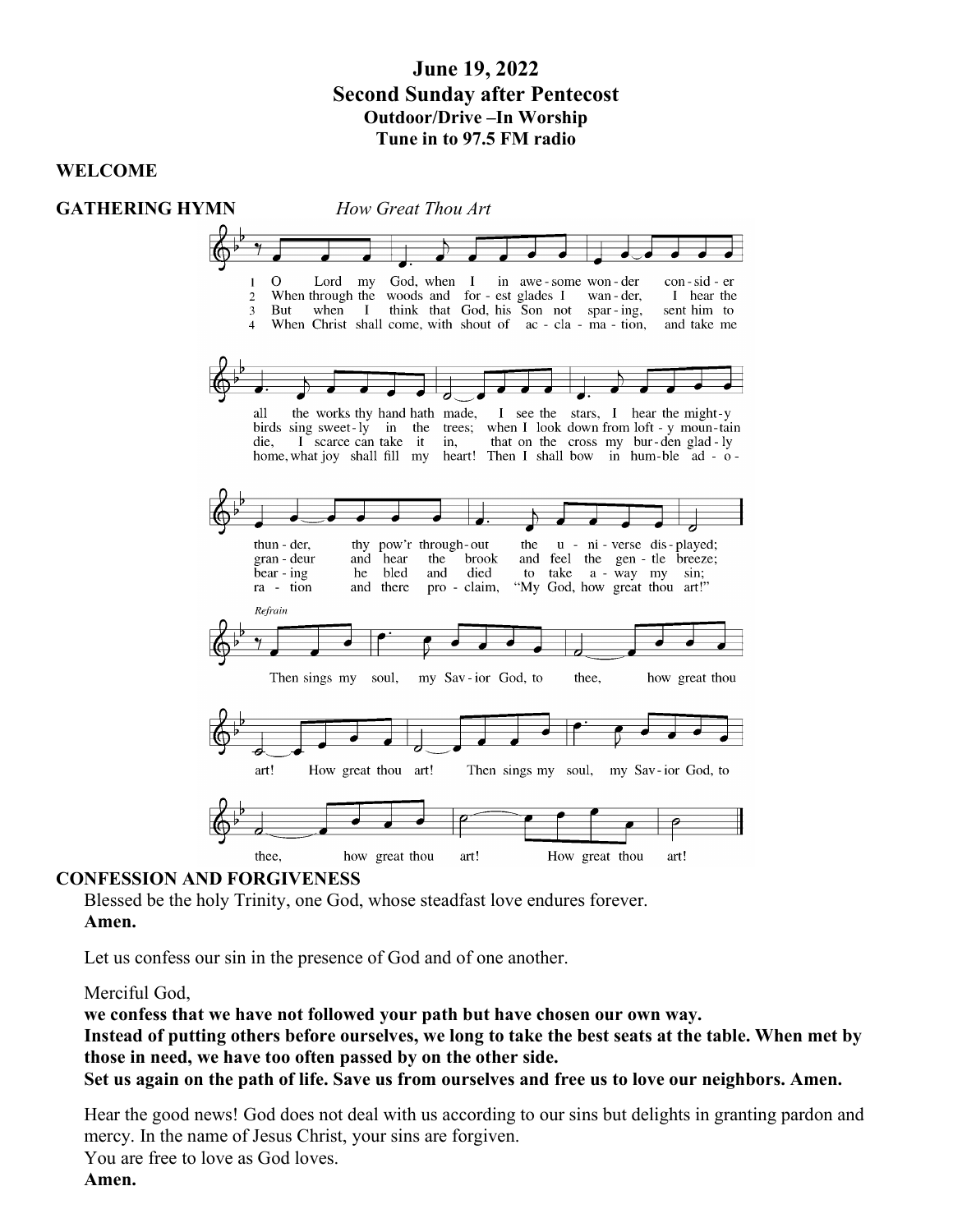

Text © 1925 Board of Publication, Lutheran Church in America, admin. Augsburg Fortress

Duplication in any form prohibited without permission or valid license from copyright administrator.

#### GREETING

The grace of our Lord Jesus Christ, the love of God, and the communion of the Holy Spirit be with you all. And also with you.

#### PRAYER OF THE DAY

#### Bountiful God,

you gather your people into your realm, and you promise us food from your tree of life. Nourish us with your word, that empowered by your Spirit we may love one another and the world you have made, through Jesus Christ, our Savior and Lord, who lives and reigns with you and the Holy Spirit, one God, now and forever. Amen.

# FIRST READING: Acts 16:9-15

During the night Paul had a vision: there stood a man of Macedonia pleading with him and saying, "Come over to Macedonia and help us." When he had seen the vision, we immediately tried to cross over to Macedonia, being convinced that God had called us to proclaim the good news to them. We set sail from Troas and took a straight course to Samothrace, the following day to Neapolis, and from there to Philippi, which is a leading city of the district of Macedonia and a Roman colony. We remained in this city for some days. On the sabbath day we went outside the gate by the river, where we supposed there was a place of prayer; and we sat down and spoke to the women who had gathered there. A certain woman named Lydia, a worshiper of God, was listening to us; she was from the city of Thyatira and a dealer in purple cloth. The Lord opened her heart to listen eagerly to what was said by Paul. When she and her household were baptized, she urged us, saying, "If you have judged me to be faithful to the Lord, come and stay at my home." And she prevailed upon us.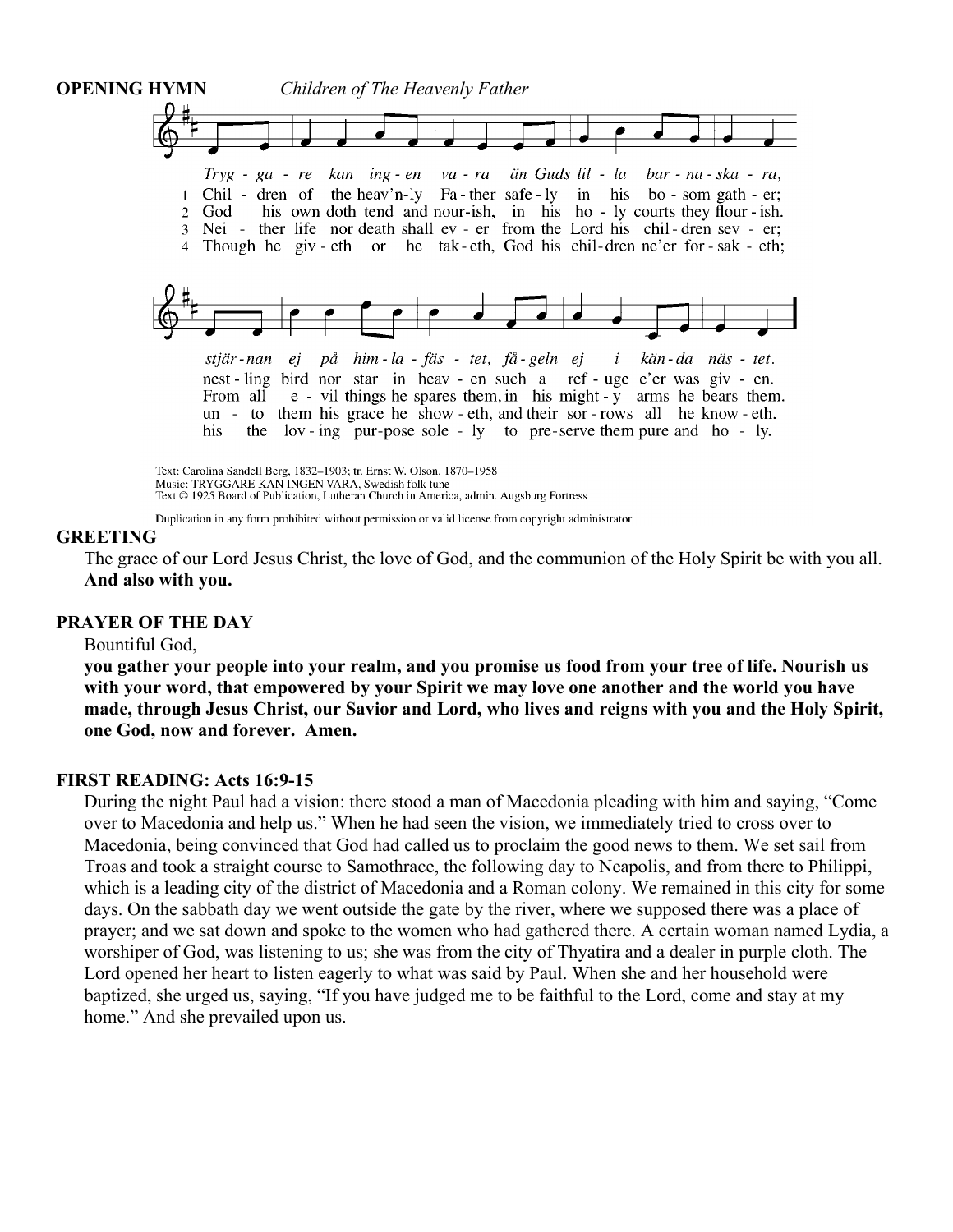# PSALM 67

May God be merciful to  $\frac{1}{2}$  us and bless us; may the light of God's face  $\frac{1}{2}$  shine upon us. Let your way be known  $\vert$  upon earth, your saving health a- $\vert$  mong all nations. Let the peoples praise  $\vert$  you, O God; let all the  $\vert$  peoples praise you. Let the nations be glad and  $\frac{1}{2}$  sing for joy, for you judge the peoples with equity and guide all the na- $\frac{1}{2}$  tions on earth. Let the peoples  $\vert$  praise you, O God; let all the  $\vert$  peoples praise you. The earth has brought  $\frac{1}{1}$  forth its increase; God, our own  $\vert$  God, has blessed us. May God  $\vert$  give us blessing, and may all the ends of the earth  $\frac{1}{1}$  stand in awe.

#### GOSPEL: John 5:1-9

Announcement: Glory to you, O Lord. Response: Praise to you, O Christ.

After this there was a festival of the Jews, and Jesus went up to Jerusalem. Now in Jerusalem by the Sheep Gate there is a pool, called in Hebrew Beth-zatha, which has five porticoes. In these lay many invalids blind, lame, and paralyzed. One man was there who had been ill for thirty-eight years. When Jesus saw him lying there and knew that he had been there a long time, he said to him, "Do you want to be made well?" The sick man answered him, "Sir, I have no one to put me into the pool when the water is stirred up; and while I am making my way, someone else steps down ahead of me." Jesus said to him, "Stand up, take your mat and walk." At once the man was made well, and he took up his mat and began to walk. Now that day was a sabbath.

SERMON Pastor Chris Davis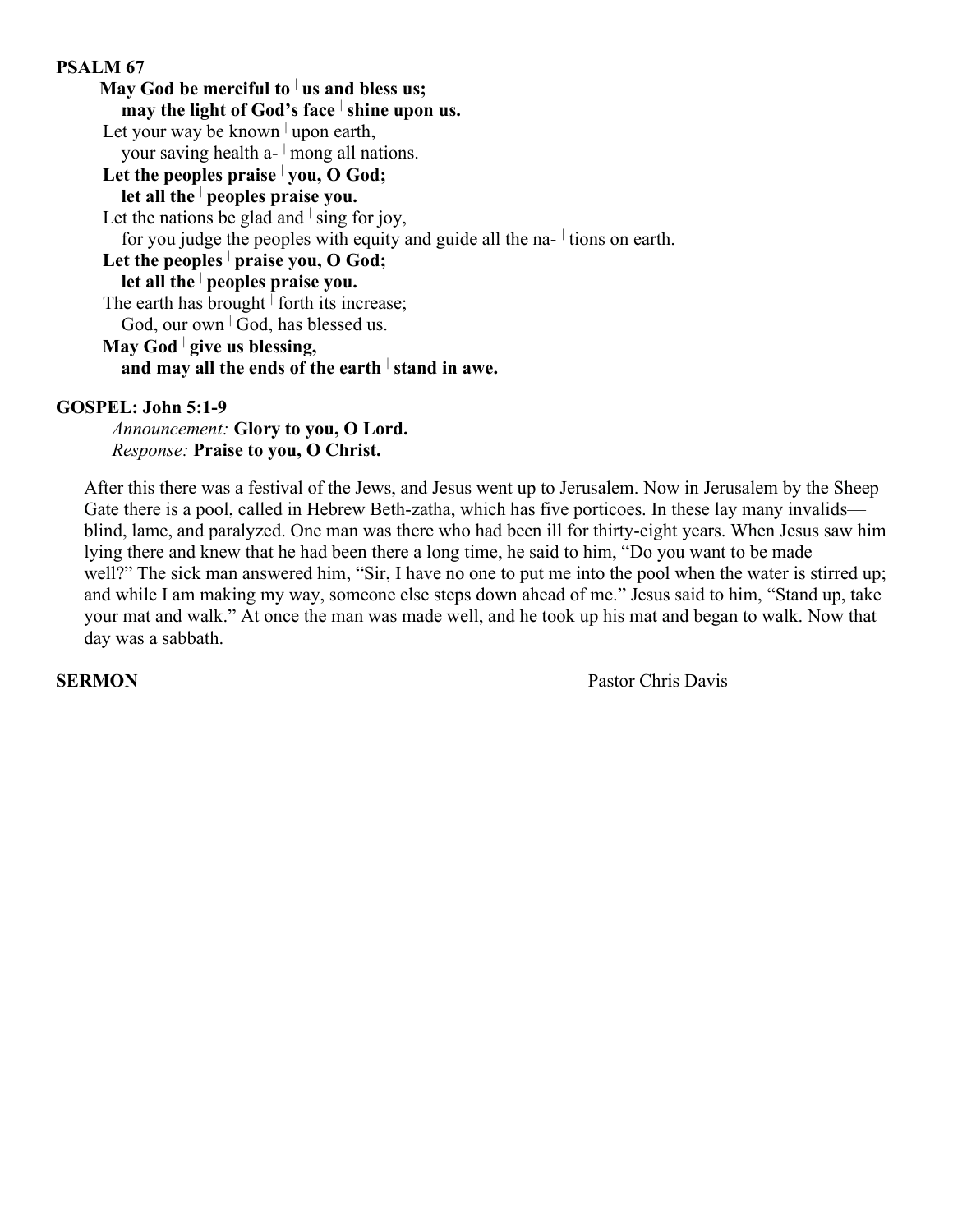#### HYMN OF THE DAY Healer of Our Every Ill  $\sim$ verses 1, 3, 4 $\sim$ Refrain Heal - er of our  $ev - \gamma y$ ill. light of each to - mor - row, give us peace be - yond our fear, and hope be - yond our sor  $-$  row. with your You who know our fears and sad - ness, grace  $\overline{\mathbf{u}}$ s 1  $\overline{2}$  $In$ the pain and joy  $be - hold - ing$ how your grace is Give  $\overline{3}$ us strength to love each oth - er, ev  $\overline{a}$ 'ry  $sis - ter$ , You who know each thought and feel - ing, all  $\Delta$ teach  $\overline{\mathbf{u}}$ s your Refrain Spir-it of all com-fort, fill peace and glad-ness; our hearts.  $\tilde{\text{still}}$  un -  $\tilde{\text{fold}}$  - ing, give us all your vi - sion, God of love. Spir-it of all kind-ness, be ev - 'ry broth - er; guide. our way of heal - ing; Spir-it of com-pas-sion, fill each heart.

Text: Marty Haugen, b. 1950<br>Music: HEALER OF OUR EVERY ILL, Marty Haugen<br>Text and music © 1987 GIA Publications, Inc., 7404 S. Mason Ave., Chicago, IL 60638. www.giamusic.com. 800.442.3358.<br>All rights reserved. Used by per

Duplication in any form prohibited without permission or valid license from copyright administrator.

#### APOSTLES' CREED

I believe in God, the Father almighty, creator of heaven and earth. I believe in Jesus Christ, God's only Son, our Lord, who was conceived by the Holy Spirit, born of the virgin Mary, suffered under Pontius Pilate, was crucified, died, and was buried; he descended to the dead. On the third day he rose again; he ascended into heaven, he is seated at the right hand of the Father, and he will come to judge the living and the dead. I believe in the Holy Spirit, the holy catholic church, the communion of saints, the forgiveness of sins, the resurrection of the body,

and the life everlasting. Amen.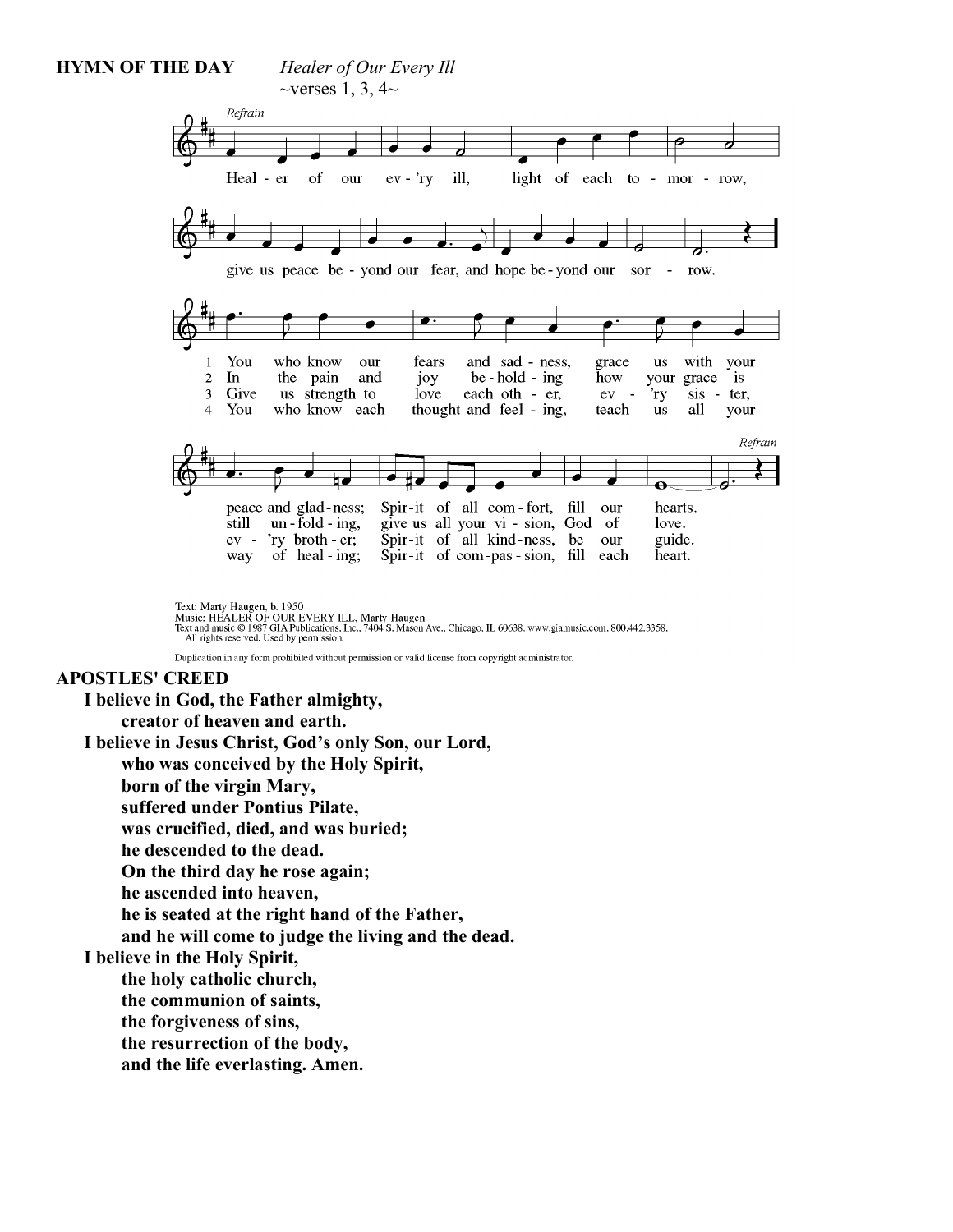### OFFERING PRAYER

God of abundance:

you have set before us a plentiful harvest. As we feast on your goodness, strengthen us to labor in your field, and equip us to bear fruit for the good of all, in the name of Jesus. Amen.

#### PRAYERS

God of grace, hear our prayer.

# **PEACE**

The peace of the Lord be with you always. And also with you.

# GREAT THANKSGIVING

The Lord be with you. And also with you.

Lift up your hearts. We lift them to the lord

Let us give thanks to the Lord our God. It is right to give our thanks and praise.

## WORDS OF INSTITUTION

# LORD'S PRAYER

Our Father in heaven, hallowed be your name, your kingdom come, your will be done, on earth as in heaven. Give us today our daily bread. Forgive us our sins as we forgive those who sin against us. Save us from the time of trial and deliver us from evil. For the kingdom, the power, and the glory are yours, now and forever. Amen.

# HOLY COMMUNION

 The body of Christ broken for you. The blood of Christ shed for you.

# COMMUNION PRAYER

Lord of life,

in the gift of your body and blood you turn the crumbs of our faith into a feast of salvation. Send us forth into the world with shouts of joy, bearing witness to the abundance of your love in Jesus Christ, our Savior and Lord. Amen.

# **BENEDICTION**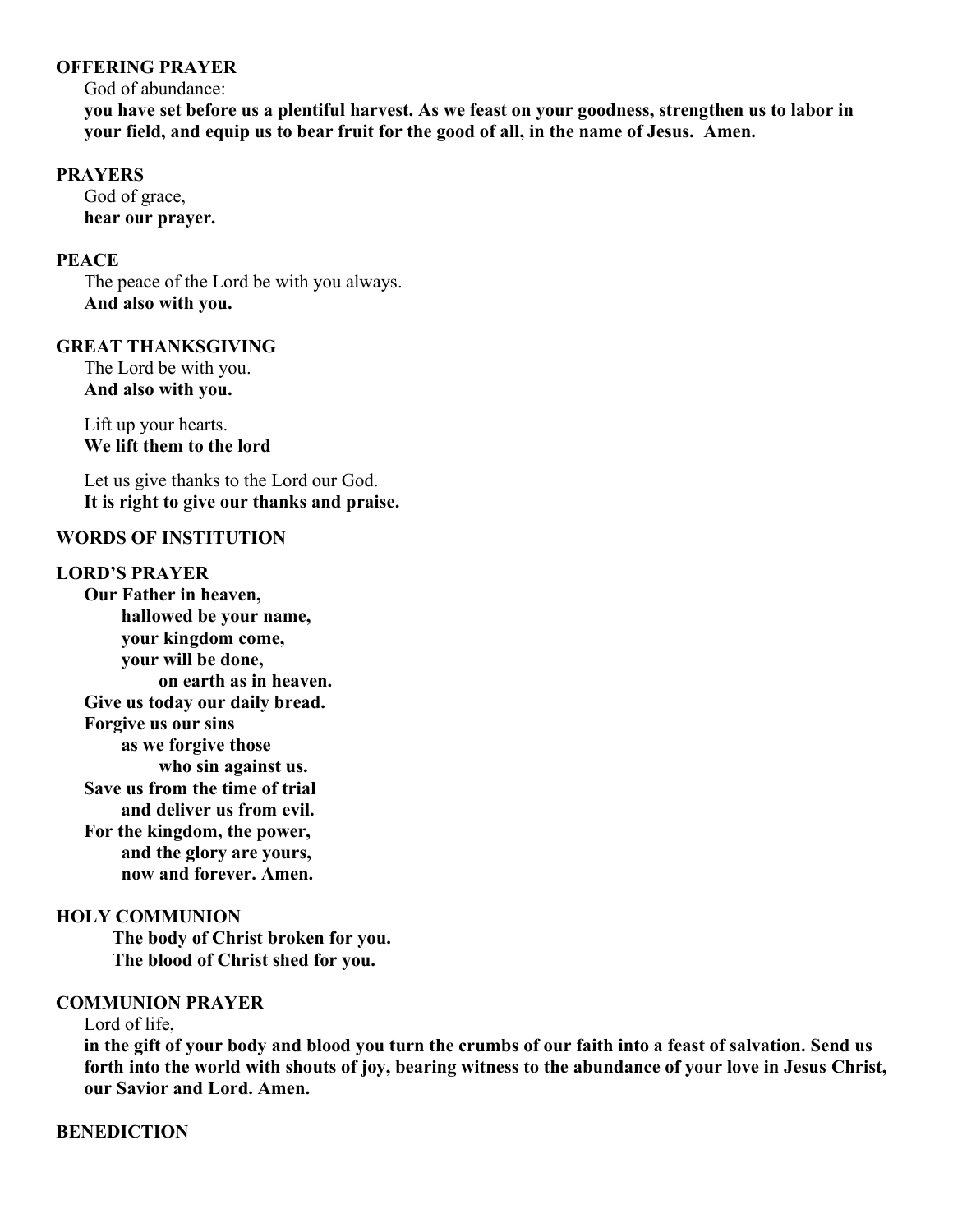

Text: Carolina Sandell Berg, 1832-1903, sts. 1, 3; Gracia Grindal, b. 1943, st. 2; tr. composite Music: BRED DINA VIDA VINGAR, Swedish folk tune Text © 1983 Gracia Grindal, admin. Selah Publishing Co., Inc., agent.

Duplication in any form prohibited without permission or valid license from copyright administrator

#### DISMISSAL

Go in peace. Love Your Neighbor. Thanks be to God.

**POSTLUDE** To God Be the Glory John Carter Happy Father's Day~

#### From sundaysandseasons.com. Copyright © 2022 Augsburg Fortress. All rights reserved. Reprinted by permission under Augsburg Fortress Liturgies Annual License SAS006332. New Revised Standard Version Bible, copyright © 1989, Division of Christian Education of the National Council of the Churches of Christ in the United States of America. Used by permission. Text © 2010, ICEL. All rights reserved. Used with permission. Music © 1996, 2009, Christopher Walker. Published by OCP. All rights reserved.Contributors: Christopher Walker, ICELAll rights reserved., One License #A-725310



#### Altar flowers this week are given by Rayno & Patty Seaser To Celebrate June Birthday's~

PLEASE PRAY FOR Anne, Pastor Graham, Sonja, Bob, Kathy, Becky, and all who are in need of God's healing power. The family and friends of Gary Richardson who passed away.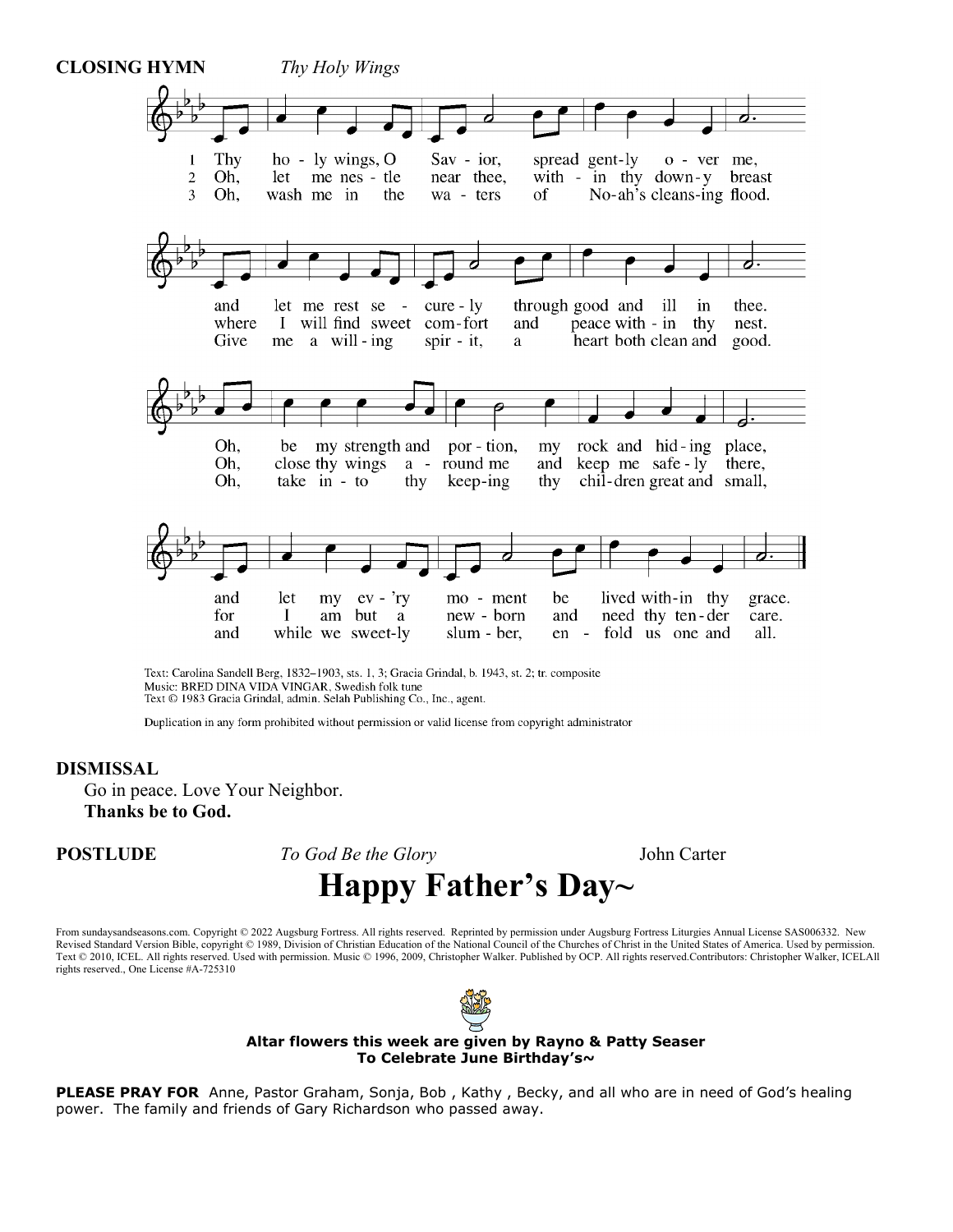## ~Happening Today~

Scandinavian Festival at Trinity- We'll celebrate the Swedish culture by honoring them in our service with hymns, and readings. Following the service, we'll have our own Midsummer Festival around the Maypole on the lawn. Everyone is welcome to bring flowers to decorate the Maypole, dance around it (led by our young people), and enjoy some Swedish treats and coffee.

**Dorcas Circle** will meet tomorrow, June 20<sup>th</sup> at 1:30pm in the Reflectory.

Mutual Ministry - Happy summer everyone! The Mutual Ministry committee has been working hard to identify ways for Trinity to move forward out of pandemic mode toward more normal activities. The Stewardship survey last fall certainly helped identify some topics which were on the minds of our members, and we have been working toward addressing them. We would encourage all of you to use the Mutual Ministry committee as a sounding board to share ideas for improvements or to raise concerns. We are all here to listen.

You can find us! Our email node is: MMC@Trinityloveland.org or you can talk to anyone below:

Linda Gibson, Penny Kosley, Ron Nelson, Jason Percha, Doug Proctor, Drew Seaser

#### VBS - Day Camp 2022! This is Our Prayer Join us June  $27<sup>th</sup>$  – July 1st, 9am - Noon

We are excited to have Sky Ranch Lutheran Camp Staff lead our Vacation Bible School this year as a Day Camp. Day Camp is open to children ages 3 through completed 5th grade. The cost will be \$10 per child and/or \$15 per family. Snacks will be provided. We will begin our morning with check-in, gathering Worship all together then broken out into rotations throughout the morning.

#### Host site: Zion Lutheran Church, 815 East 16th Loveland, CO 80538

Our overall theme for camp will be This is our Prayer based on Philippians 1:9 "And this is my prayer, that your love may overflow more and more with knowledge and full insight" NRSV

Summer Art & Music Camp - All Ages at Zion. July 11-14, 10am – Noon. The deadline to register is Friday, July 1. Please fill out a separate registration form for each person attending. As this is an event for all ages, adults can fill out the same registration form.

We will need an accurate number of attendees so we can plan the amount of supplies needed. Register on our website at zionloveland.com under "Register For Events."

On Thursday, June 30, 5:30-7pm at Zion we will have a All Ages Potluck to gather everyone together from all three congregations. VBS Campers will sing songs and share messages from the week. Burgers and hot dogs will be provided. Please bring a side or dessert to share. All are welcome!

HIGH SCHOOL DRIVE-IN MOVIE NIGHT- Friday, July 8 " Meet at King of Glory at 7:30pm Bring a snack to share! For youth going into 9th grade – 12th grade

CHILDREN'S FUN DAY @ ZION -Sunday, July 10 ¨ 12-2pm ¨ Lunch included! For children going into 1st - 5th grade

MIDDLE SCHOOL FUN DAY @ KING OF GLORY -Sunday, July 24 " 12-2pm " Lunch included! For youth going into 6th grade – 8th grade

REFUGEE UPDATE - We are excited to be partnering with Zion and King of Glory to sponsor an Afghan refugee named Haseeb. We had meetings with members from all three churches who might be interested in helping with this new ministry and it has moved very quickly! Haseeb's sponsoring organization is IRC, International Rescue Committee.

There is a core team of volunteers: Will Reents and Rick Searles from Zion, Cheryl Smith and Sandy Dorcey from Trinity, and Nick and Diana Balogh from KOG. These folks plus the pastors and Councils are helping to ensure Haseeb's successful transition to life in Northern Colorado. Right now, Haseeb is staying with the Baloghs.

Saturday, July 9th, is Shred Day at Trinity from 9-11 a.m. Bring the documents you wanted securely shredded (for example, tax documents, medical information, bank/credit card statements) and let Shred Nation destroy them. We are suggesting a donation of \$5 per box of documents. We hope to see you there. Proceeds will go to Trinity Lutheran preschool, Lincoln elementary and KidsPak.

Men's Ministry- Men's Bible Study meets at the Tilted Barrel on the first Thursday of the month at 7pm and on Monday mornings at 10am to study God's Word together and be in fellowship with one another.

Trinity Lutheran Preschool – Job opportunities - Trinity Lutheran Preschool has openings for the 2022-2023 school year for a Preschool Teacher, Assistant Preschool Teacher and Custodian. All positions are part-time. To apply email your resume to director@tlploveland.org

If you have questions please email Kari at director@tlploveland.org or call 970-667-5769